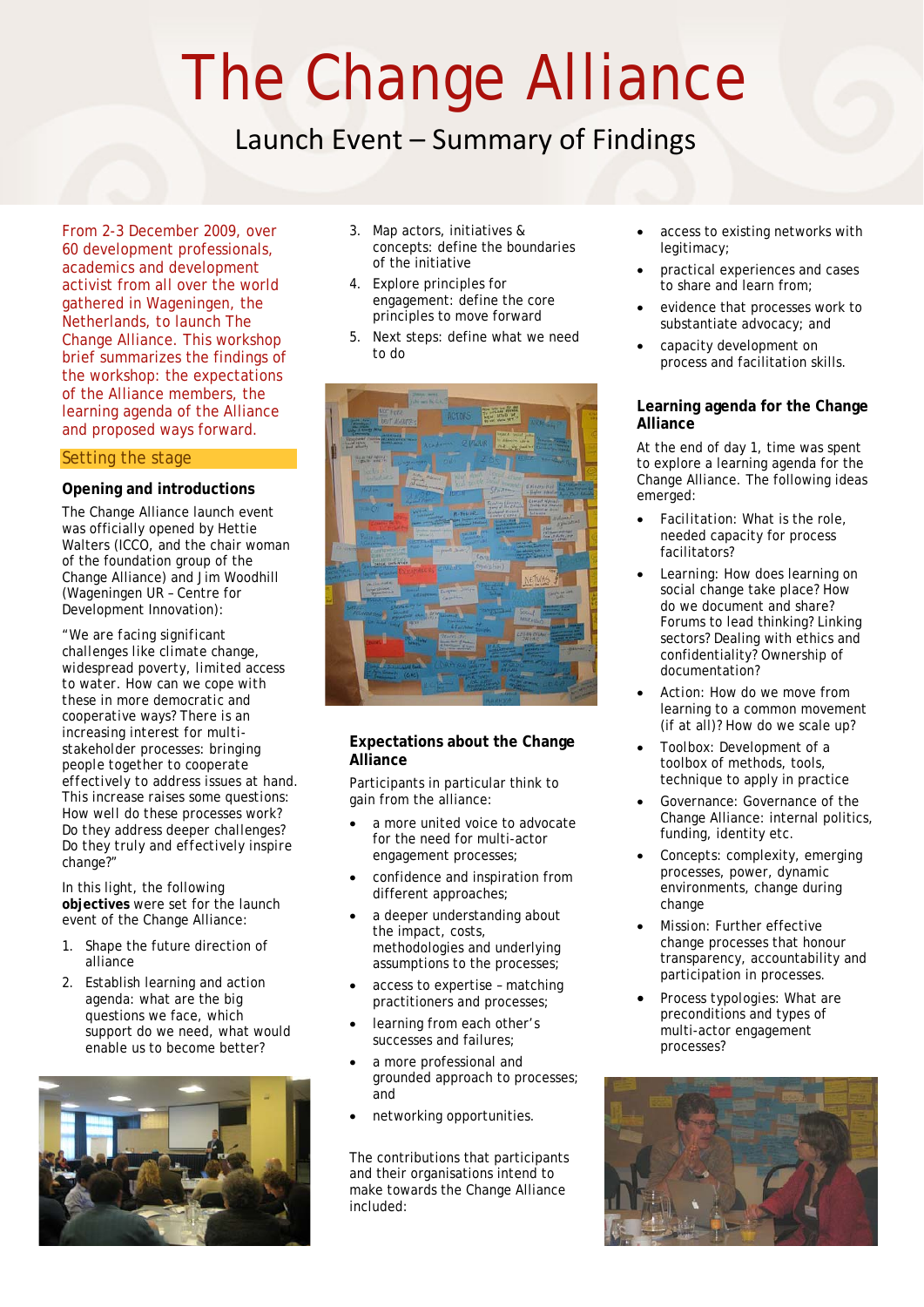#### Exploring the Identity

#### **Exploring the emerging issues and questions on change**

During the second day of the event, a first attempt was made to converge the multitude of ideas and suggestions and to define the key issues around which the Change Alliance is to rally.

The gathering converged on the following notions of change.

Change is a continuous and complex process. Its direction is often determined by the power dynamics between the various stakeholders involved. Furthermore, change happens, regardless of our interventions. It is not a neutral phenomenon – the determination of its direction is value-laden.

Change can occur through multiactor processes – a diverse range of learning, dialogue and innovation processes that complement formal governance mechanisms. Multi-actor processes bring citizens and stakeholders from government, civil society and business together to tackle difficult issues in ways that build trust and understanding and enable collective action. Good multi-stakeholder processes are open, creative, learning orientated and empowering. They offer spaces to go beyond formalised negotiation, adversarial politics and conventional advocacy.

#### **What is the Change Alliance?**

Based on these notions around change, the workshop participants believed the Change Alliance …

… is a gathering of professionals and organisations that are involved in supporting, enabling and/or facilitating multi-actor processes that aim at transformational societal change;

… aims at increasing the relevance and quality of the multi-actor change processes supported, enabled and facilitated by its members;

… is linked to the daily business of the engaged professionals and organisations and offers its members a practice-based (and sometimes theme-specific) learning environment;

… will cover an interrelated set of areas or domains that are all of direct interest to increasing the relevance and quality of practice in multi-actor engagement processes for societal change.

Underlying core values of the work of the Change Alliance evolve around participation, accountability, transparency, mindfulness and compassion, equity and equality, and sustainability.

#### **Domains of interest and action**

The core challenge for the Change Alliance is to improve the quality and relevance of enabling and facilitating multi-actor engagement for societal change in complex settings. The gathering converged to the following key domains of interest and action of the alliance.

• **Theories & concepts** – on theories of change (complexity approaches, civic driven change), on typologies of multi-actor processes and interventions, on underlying values and drivers (including for example rights and gender issues), on various roles in change processes, etc.;

- **Strategies & policies** on creating enabling environments for social change and multi-actor processes therein, on policy frameworks for these, and on shaping and funding sound multiactor change processes;
- **Methods and tools**  and instruments, techniques for quality interventions in multiactor change processes, on contextualised applications of varied methods, on timing and phasing issues in change intervention, on valuing intuition, and on (up)scaling of successful approaches; and
- **Learning practice** on improving practice through (double loop) (possibly theme/sector specific) learning processes, on organising peer to peer learning, on engaging in action inquiry initiatives, and on questions and answers for practitioners.

The Change Alliances wishes to share its findings and insights with universities as well as with other organisations involved in complex change processes – both from government as well as from public and private origins.